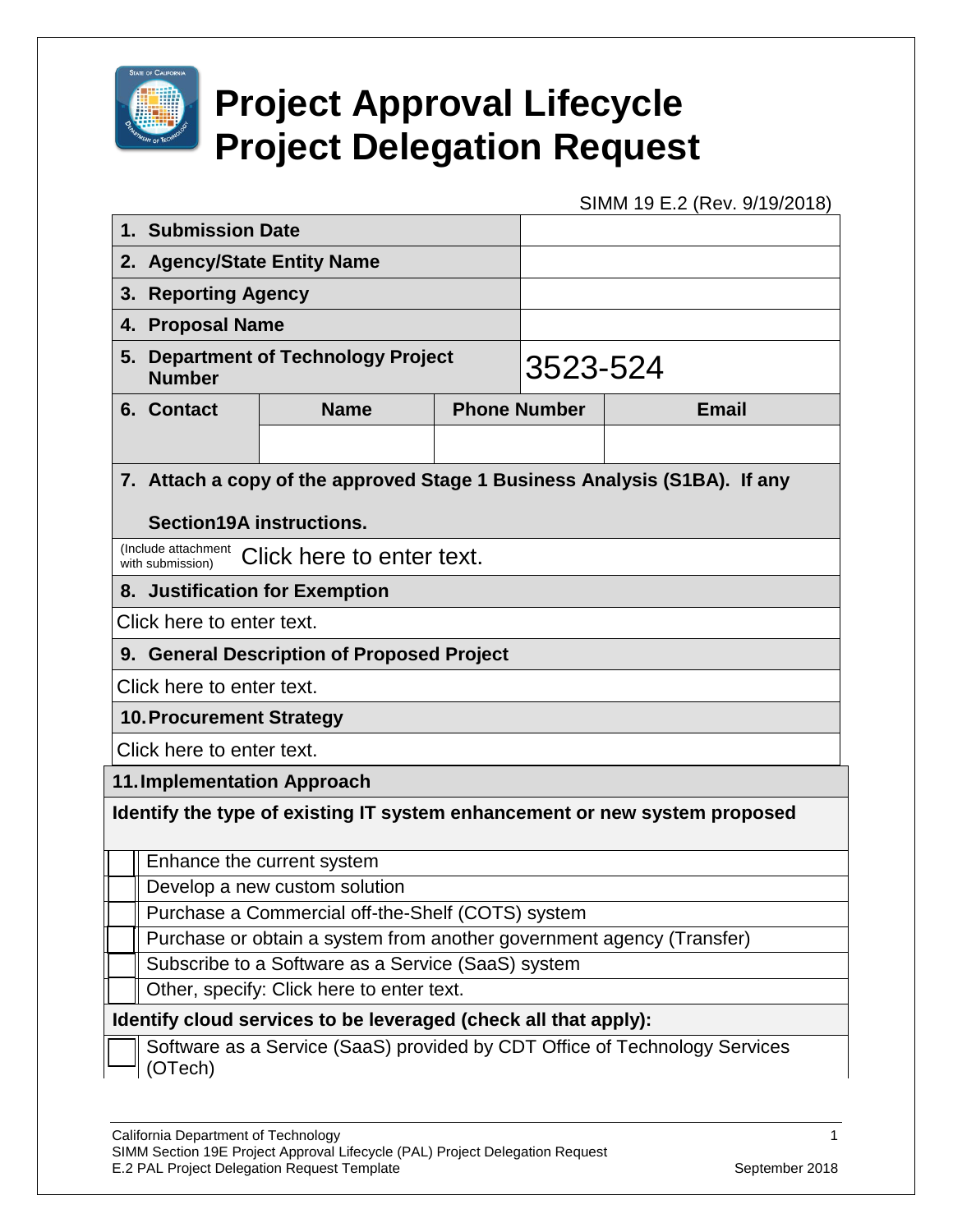| <b>11. Implementation Approach</b>                                                               |                                                                                                                                                                                                            |                                                                          |  |  |  |  |
|--------------------------------------------------------------------------------------------------|------------------------------------------------------------------------------------------------------------------------------------------------------------------------------------------------------------|--------------------------------------------------------------------------|--|--|--|--|
|                                                                                                  | Software as a Service (SaaS) provided by commercial vendor                                                                                                                                                 |                                                                          |  |  |  |  |
|                                                                                                  | Platform as a Service (PaaS) provided by OTech                                                                                                                                                             |                                                                          |  |  |  |  |
|                                                                                                  | Platform as a Service (PaaS) provided by commercial vendor                                                                                                                                                 |                                                                          |  |  |  |  |
|                                                                                                  | Infrastructure as a Service (laaS) provided by OTech                                                                                                                                                       |                                                                          |  |  |  |  |
|                                                                                                  | Infrastructure as a Service (laaS) provided by commercial vendor                                                                                                                                           |                                                                          |  |  |  |  |
| Click here to enter text.                                                                        | No cloud services will be leveraged by this alternative. Provide a description of why<br>cloud services are not being leveraged:                                                                           |                                                                          |  |  |  |  |
|                                                                                                  |                                                                                                                                                                                                            |                                                                          |  |  |  |  |
| Identify who will modify the existing system or create the new system (check all<br>that apply): |                                                                                                                                                                                                            |                                                                          |  |  |  |  |
| Agency/state entity IT staff                                                                     |                                                                                                                                                                                                            |                                                                          |  |  |  |  |
|                                                                                                  | A vendor will be contracted                                                                                                                                                                                |                                                                          |  |  |  |  |
|                                                                                                  | Inter-agency agreement will be established with another governmental agency.                                                                                                                               |                                                                          |  |  |  |  |
|                                                                                                  | Specify Agency name(s):                                                                                                                                                                                    |                                                                          |  |  |  |  |
|                                                                                                  | Click here to enter text.                                                                                                                                                                                  |                                                                          |  |  |  |  |
|                                                                                                  | Other, specify: Click here to enter text.                                                                                                                                                                  |                                                                          |  |  |  |  |
| Identify the implementation strategy:                                                            |                                                                                                                                                                                                            |                                                                          |  |  |  |  |
| implementation.                                                                                  | All requirements will be addressed in this proposed project in a single                                                                                                                                    |                                                                          |  |  |  |  |
| project.                                                                                         | Requirements will be addressed in incremental implementations in this proposed                                                                                                                             |                                                                          |  |  |  |  |
|                                                                                                  | Some requirements will be addressed in this proposed project. The remaining<br>requirements will be addressed at a later date. Specify the year when the<br>remaining requirements will be addressed: YYYY |                                                                          |  |  |  |  |
|                                                                                                  | 12. Date of Current Technology Recovery Plan (TRP)                                                                                                                                                         |                                                                          |  |  |  |  |
|                                                                                                  | 13. Date of Current Agency Information Management                                                                                                                                                          |                                                                          |  |  |  |  |
| <b>Strategy (AIMS)</b>                                                                           |                                                                                                                                                                                                            |                                                                          |  |  |  |  |
|                                                                                                  | 14. Location Proposed Project is Referenced in AIMS                                                                                                                                                        | Page(s) $#$                                                              |  |  |  |  |
|                                                                                                  | <b>Total Proposed</b><br><b>Project Cost (One-</b><br>time)                                                                                                                                                | <b>Average Proposed</b><br><b>Operations Cost</b><br>(Annual Continuing) |  |  |  |  |
| <b>15. Estimated Cost</b>                                                                        | \$                                                                                                                                                                                                         | \$                                                                       |  |  |  |  |
| <b>16. Planned Funding</b><br>Source(s)                                                          |                                                                                                                                                                                                            |                                                                          |  |  |  |  |
|                                                                                                  | <b>Redirection?</b>                                                                                                                                                                                        | <b>Augmentation?</b>                                                     |  |  |  |  |
|                                                                                                  | )Yes /◉No                                                                                                                                                                                                  | $\bigcirc$ Yes / $\bigcirc$ No                                           |  |  |  |  |
|                                                                                                  |                                                                                                                                                                                                            | FY:                                                                      |  |  |  |  |
|                                                                                                  |                                                                                                                                                                                                            |                                                                          |  |  |  |  |
| <b>17. Estimated Cost Savings</b>                                                                | \$                                                                                                                                                                                                         |                                                                          |  |  |  |  |